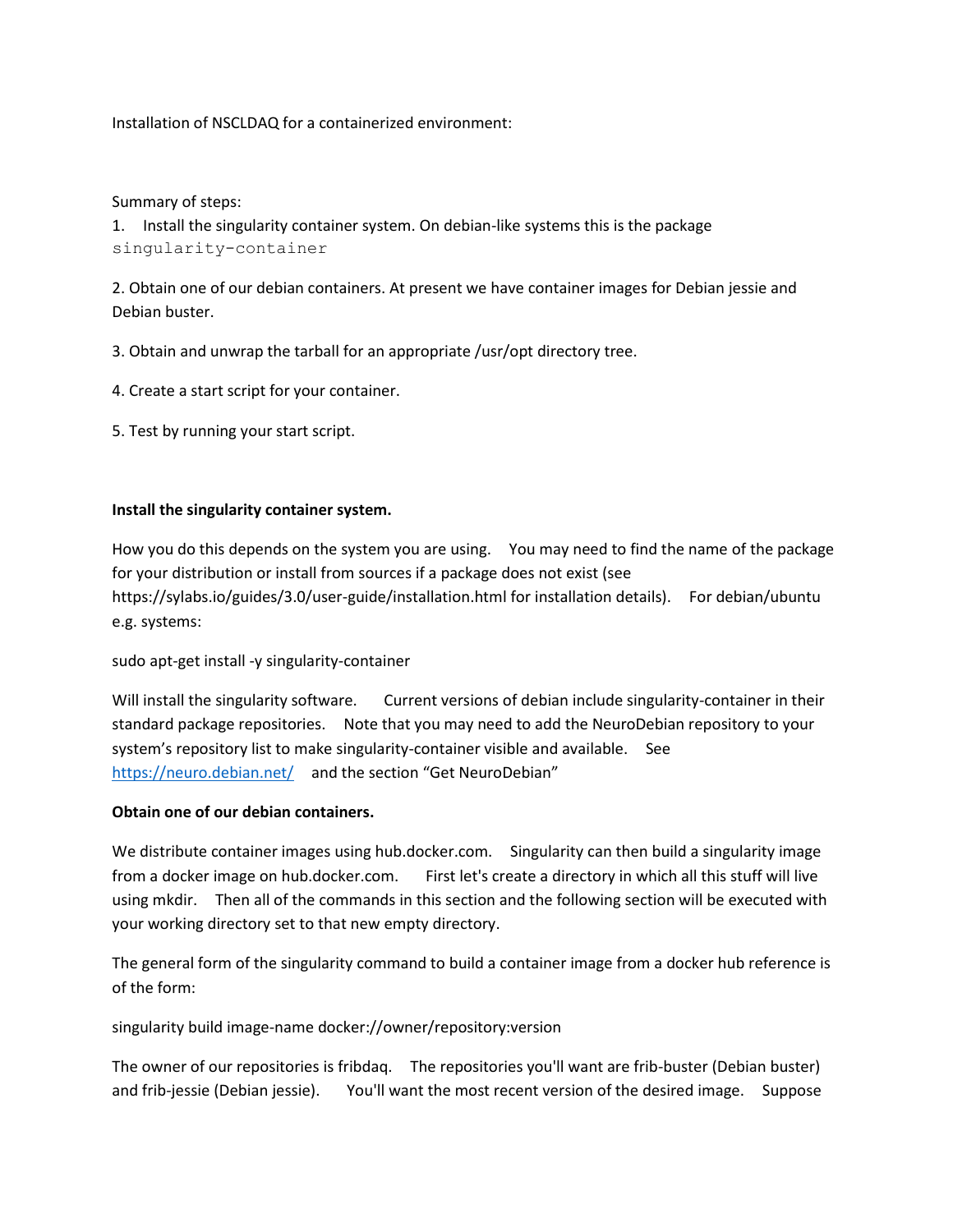you want to build a buster image point a web browser at

<https://hub.docker.com/r/fribdaq/frib-buster>Click on "Tags" to view the versions. The top tag will be the version you want. Suppose that's V2.5 build a buster container by typing (in that new empty directory):

singularity build buster.img docker://fribdaq/frib-buster:v2.5

This can be done as an ordinary user. The following warnings are normal and won't affect the container:

WARNING: Building container as an unprivileged user. If you run this container as root

WARNING: it may be missing some functionality.

#### **Obtain and unwrap a /usr/opt directory tree**

These are maintained as tarballs in<https://sourceforge.net/projects/nscldaq/files/for-containers/>The tarball for the jessie container is: usropt-jessie.tar.gz Due to limits on sourceforge distributable files, the buster /usr/opt is broken into a set of tarballs named usropt-buster-nnn.tar.gz where nnn is a number (e.g. usropt-buster-001.tar.gz

Download the appropriate tarball(s) and unwrap it/them into the your directory. usropt-jessie.tar.gz will create the directory tree: opt-jessie and the usropt-buster-nnn.tar.gz tarballs will create opt-buster. The order in which the usropt-buster-nnn.tar.gz tarballs are unwrapped is unimportant.

#### **Create a start script**

The important thing to keep in mind here is that when you start a singularity container, by default you'll have your home directory and the current working directory available to you. You can make other directories available via *binding* a binding specifies a host file or directory and optionally where that file or directory appears inside the container. So, if we're running a buster container, we want the opt-buster subdirectory to be bound into /usr/opt to match what to expect at the FRIB.

Here's a starting point for a start script.

#!/bin/bash

export SINGULARITY\_SHELL=/bin/bash

# Modify the line below so that TOP\_LEVEL is the directory you # created that holds opt-{buster, jessie}

TOP\_LEVEL=/usr/opt # Where we put all this stuff at FRIB.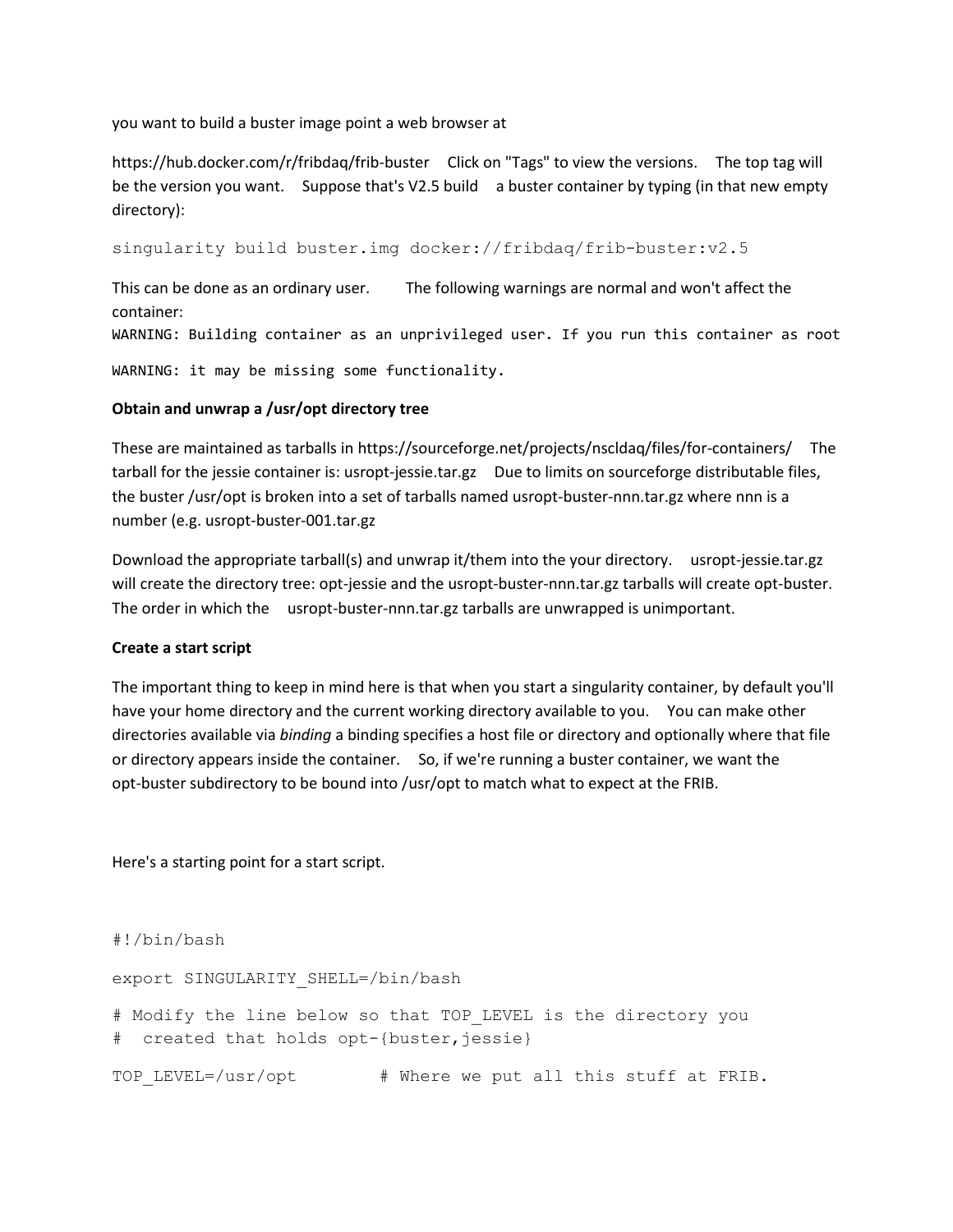```
# Modify the line below to point at your singularity image (e.g. 
$TOP LEVEL/buster.img)
IMAGE=$TOP_LEVEL/buster.img
# Modify the line below to point at your usropt tree (e.g. 
$TOP_LEVEL/opt-buster)
USROPT=$TOP_LEVEL/opt-buster
TZ=`date +%Z` singularity shell \
      --bind $USROPT:/usr/opt $IMAGE
```
Note that you can add additional --bind options The values after --bind are of the form:

#### host-file[:container-location]

Where host-file is some host file or directory and the optional container-location is where you want host-file to appear in your container environment. If container-location is missing, it appears in the same location e.g:

--bind /projects

binds /projects to /projects while

```
--bind /projects/fox:/foxproj
```
makes /projects/fox appear as /foxproj in the container.

The  $TZ='date +&Z'$  sets the time zone environment to the time zone of the host system. This is necessary because we do not configure a time zone in the container environment as we don't a-prior know which time zone a host system is located in. This means that ordinarily the container environment would be providing times in UTC. The TZ environment variable gets propagated into the container where it informs the system time functions.

### **Test your script**

install the script you create in the previous step (we normally put it in the same directory as the image but you can put it where you want). We normally name the script after the image it's going to run e.g. buster.sh Be sure to set it executable e.g. if you created /usr/opt for your containers;

install -m 0775 buster.sh /usr/opt/buster.sh

Now run the script you'll get some output

```
/usr/opt/buster.sh
```
Singularity: Invoking an interactive shell within container...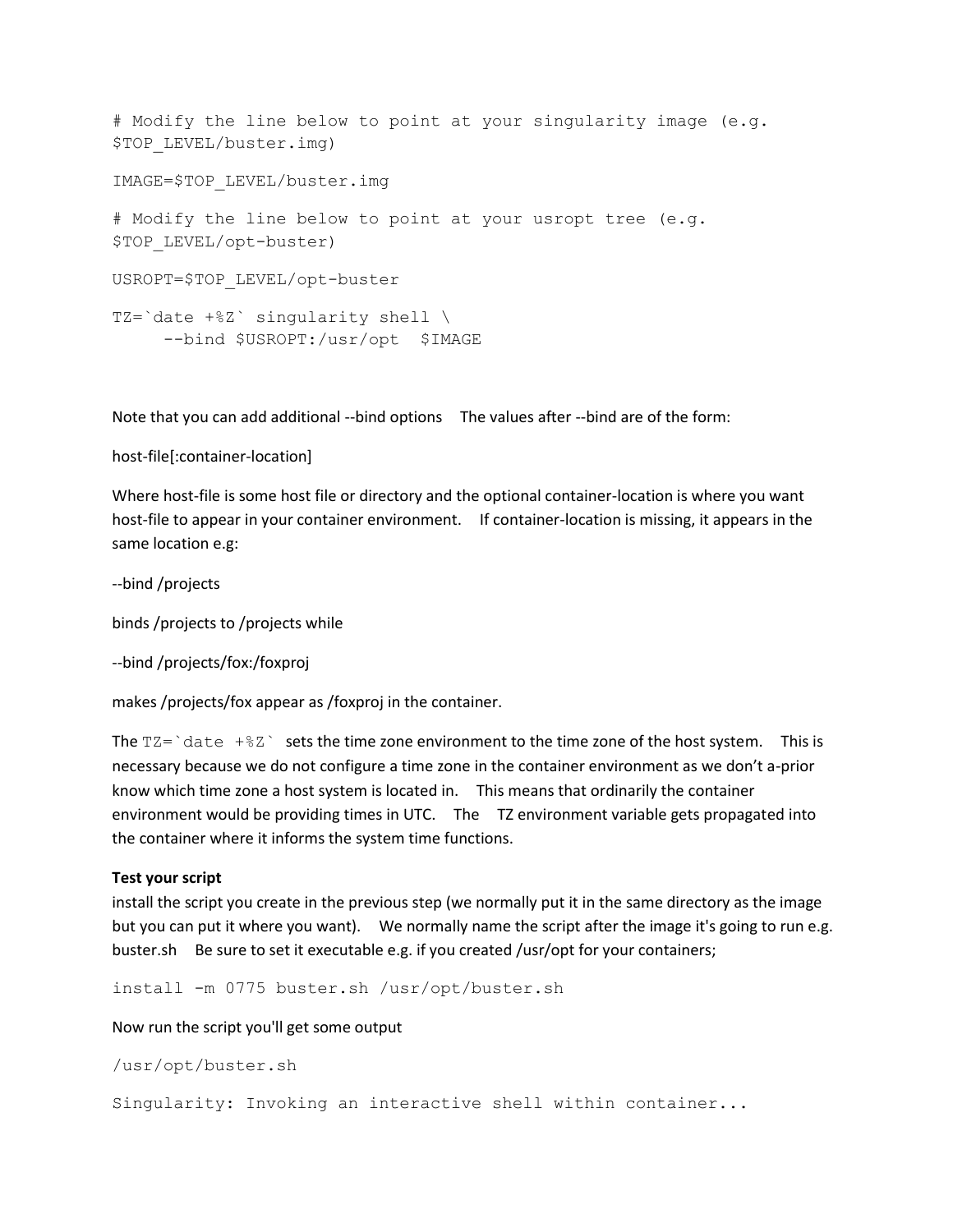bash: /etc/bash completion: No such file or directory fox@flagtail:

if you poke around in /usr/opt now you should see, and be able to use the NSCL/FRIB software.

## **Notes on taking data.**

Kernel module cannot be loaded from within the container. Furthermore the two servers that NSCLDAQ needs to run are typically started at system boot time and must run within a container as well. All of this can be tricky. The NSCLDAQ /usr/opt images currently provide a pair of drivers:

- 1. A fork of the Bit3/SBS/GE/ABACO driver for the fiber optic PCI/VME bus bridge.
- 2. A snapshot of the Broadcom PLX driver family needed for systems using the XIA Pixie16 boards. The Pixie16 board require the 9054 variant of these drivers. Furthermore, it was discovered that the driver and API are matched and detect mismatches. That is if you load a driver from a different version of the Broadcom package than the API used, this is detected and no XIA cards are found

### **Starting the NSCLDAQ servers**

Two servers are must run if NSCLDAQ is to be used for data taking. These are not needed in systems that are only being used for offline analysis. They are only required for the NSCLDAQ data flow for online data taking. The first, DaqPortManager is responsible for allocating server ports from a pool of ports and supporting service discovery from among the assigned ports. The second, RingMaster, is responsible for managing ringbuffer client slot and setting up remote access.

In the containerized NSCLDAQ, these must be started within a container and must be from some relatively recent version of NSCLDAQ. In the example commands below we're going to assume you have the following shell script/environment definitions made:

| <b>Definition</b>     | <b>Purpose/Meaning</b>                                                                                                                                                                                                                                                   |
|-----------------------|--------------------------------------------------------------------------------------------------------------------------------------------------------------------------------------------------------------------------------------------------------------------------|
| <b>USEROPT</b>        | Path to the /usr/opt image you want to use within the container<br>(e.g. Jessie or Buster tree depending on the container you're using).                                                                                                                                 |
| SINGULARITY CONTAINER | Path to the container image you're going to run the servers within.                                                                                                                                                                                                      |
| DAQPORTMANAGER        | Path to the specific port manager you're using within the container<br>filesystem. The server is DagPortManager within the bin<br>subdirectory of the installation of NSLDAQ you'll run the server<br>This path should be within the container filesystem (e.g.<br>from. |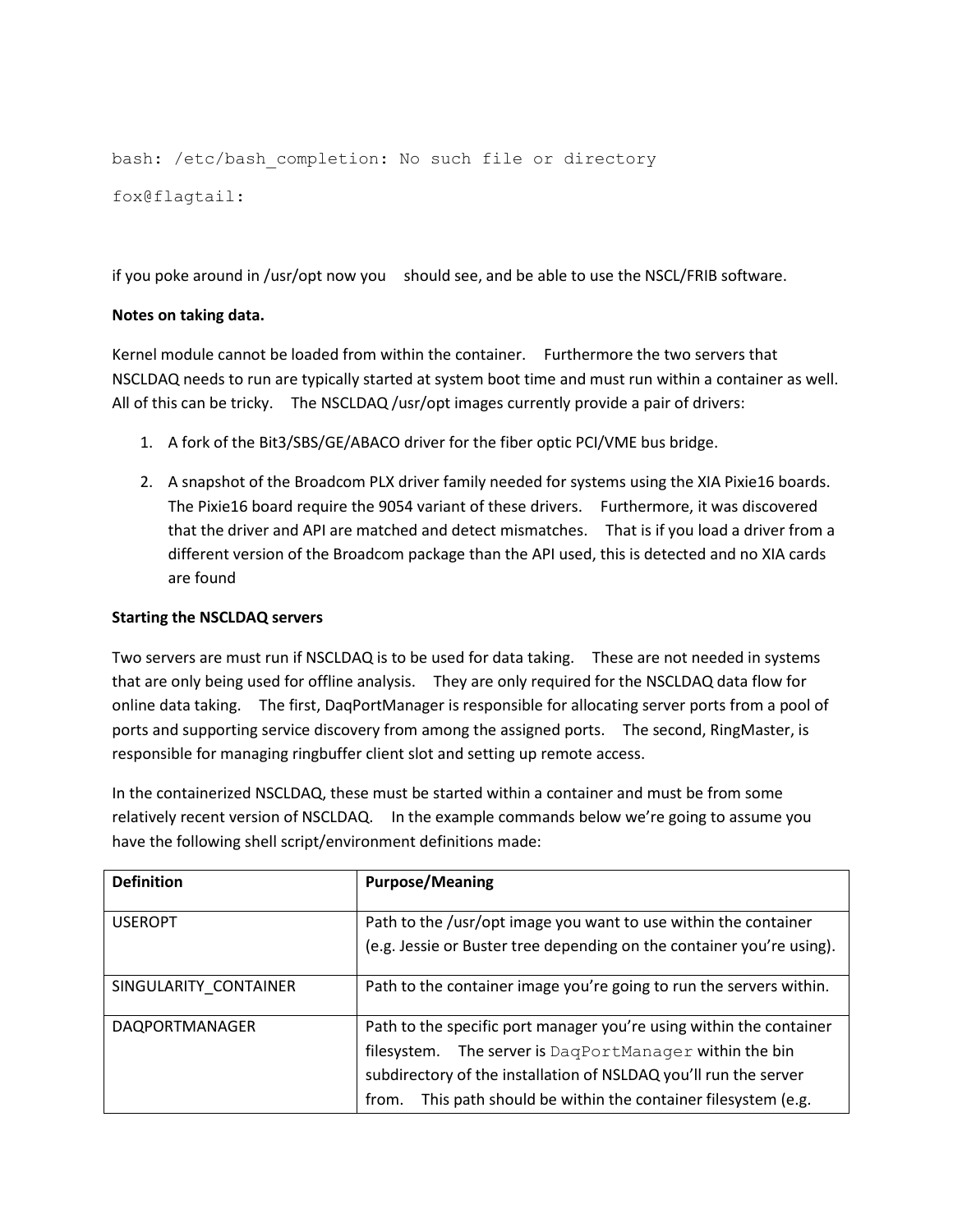|                       | /usr/opt/dag/11.3-023/bin/DagPortManager)                              |
|-----------------------|------------------------------------------------------------------------|
| DAQPORTMANAGERLOGFILE | Path within the container to a file that the port manager will log to. |
| DAQPORTMANAGERPIDFILE | Path within the container to a file that will contain the PID of the   |
|                       | DAQ port manager (used to stop the server if needed).                  |
| <b>RINGMASTER</b>     | Path within the container to the ring master server e.g.               |
|                       | /usr/opt/dag/11.3-023/bin/RingMaster                                   |
| RINGMASTERLOGFILE     | Path within the container to where the ringmaster will write it's log  |
|                       | file.                                                                  |

The following two script lines will start both of these servers. Note that there's no requirement that these servers run with root access.

```
nohup singularity exec --bind "${USROPT}:/usr/opt" --no-home \
      "${SINGULARITY_CONTAINER}" "${DAQPORTMANAGER}" \
      -log "${DAQPORTMANAGERLOGFILE}" \
      -pidfile "${DAQPORTMANAGERPIDFILE}" \
      </dev/null >/dev/null 2>&1 &
nohup singularity exec --bind "${USROPT}:/usr/opt" --no-home \
   "${SINGULARITY_CONTAINER}" ${RINGMASTER} \
     -f /tmp/ringmaster.log \
     </dev/null >/dev/null 2>&1 &
```
These script lines are, in fact, taken from the init.d start script that's used to start NSCLDAQ at FRIB.

### **Kernel drivers**

Kernel drivers are a thornier problem. Kernel drivers must:

- Be compiled in the host system.
- Be recompiled after kernel updates
- Be loaded in the host system.

Kernel updates can happen as a result of routine security updates and be ticking time bombs as the new kernel won't actually prevent the driver load until the next system reboot which can be days or even months following the update. Building a kernel module requires that appropriate support software be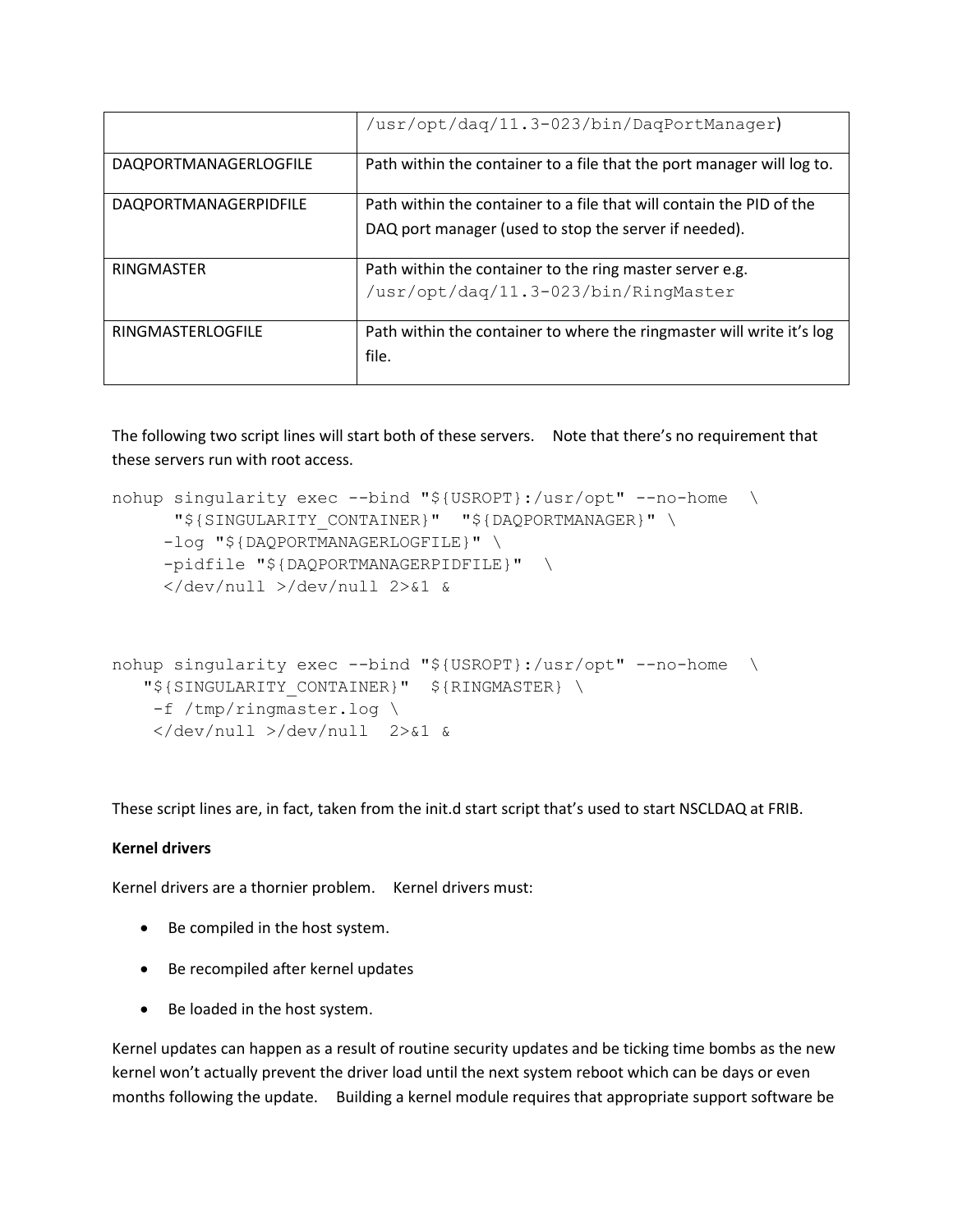installed on the host system (e.g. the Debian linux-headers pseudo package).

The dkms package attempts to address this problem by automating the recompilation of driver code on reboot. Using it, however is problematic because:

- It requires a specific source code organization not met by the Plx software and, therefore, each Broadcom release would require re-importation into the dkms package.
- It has happened in the past that dkms was not able to build a driver due to changes in
- kernel/driver interfaces that crept in as a result of a security update. Those failures are not reported by dkms and simply result in a non-functioning system that may be discovered at a later (usually more time-critical) time.
- Dkms driver packages are distributed via the distribution system of the host system (e.g. .deb's for Debian based systems and .rpm for RHEL based systems). This is problematic as the FRIB would need to be able to support a wide variety or kernel packaging systems.

The approach we took at the FRIB was differs from dkms and allows for a centralized set of driver sources. Given the build systems for the btp driver (BIT3/SBS/GE/ABACO bus bridge) and Plx driver famiy (XIA Pixie16 cards), we take slightly different approaches with both devices. However in both cases we:

- 1. Detect via our init.d script that we don't yet have a driver for the running system.
- 2. Build the drivers for the running system emailing the stdout and stderr of that build to an appropriate party (in our case our trouble ticketing system) for review.
- 3. Load the appropriate driver.

 If you do not need one or the other of these drivers, feel free to ignore the corresponding section below.

# **Btp driver**

qqThe build structure for this driver makes it easy to maintain a single source tree and build drivers for appropriate kernel versions. First we construct a filename for the kernel module we'll need to load. This the target off the module build qualified by the running kernel version:

```
KERNEL_VERSION="`uname -r`"
KERNEL SOURCE DIR="/usr/src/linux-headers-${KERNEL VERSION}"
=whereemailsgo@yourhost.yourdomain #Emails here.
BTPDRIVERDIR="${DRIVER_TOPDIR}/btp"
BTPDRIVER="${BTPDRIVERDIR}/btp-${KERNEL_VERSION}.ko"
```
The DRIVER\_TOPDIR has been defined to be the top directory for all of this driver stuff. In our world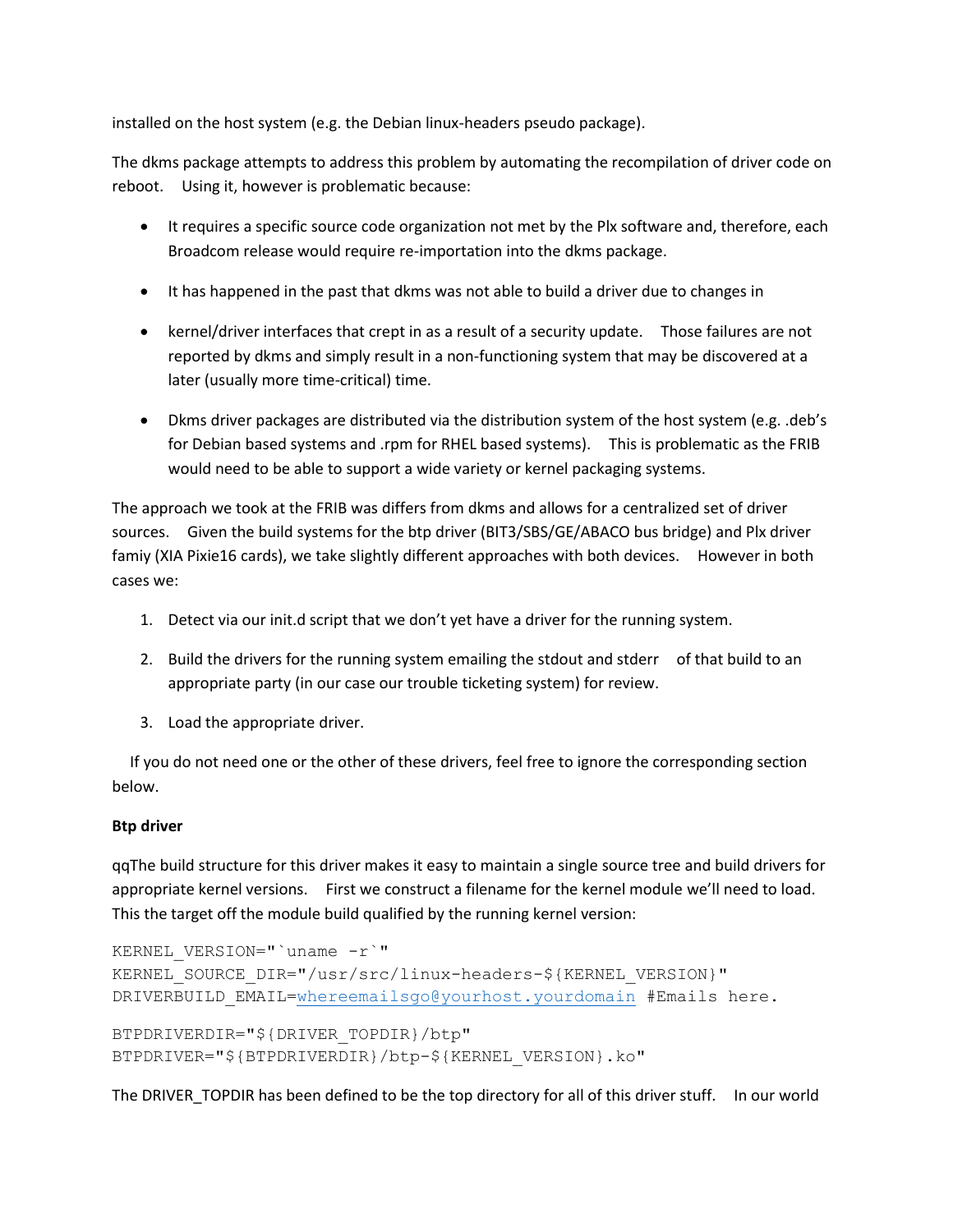the btp subdirectory has stuff in the sbs/driver/ subdirectory of the NSCLDAQ source tree.

Testing for the need to build and building:

```
if test ! -e "${BTPDRIVER}"
    then
     rm -f "${BTPDRIVERDIR}/dd/*.o" "${BTPDRIVERDIR}/dd/*.ko"
     (cd "${BTPDRIVERDIR}/dd"; \
       make -C "${KERNEL SOURCE DIR}" SUBDIRS=`pwd` BTDRIVER=`pwd`/..) \
         2 > \& 1 | mail\
            -s"Driver build for btp-${KERNEL VERSION} on`hostname`" \
             "${DRIVERBUILD_EMAIL}"
         cp "${BTPDRIVERDIR}/dd/btp.ko" "${BTPDRIVER}"
    fi
```
The SBS build infrastructure does not have a good clean target to its Makefile hence the rm. Note the cp command to copy the output of the build to a driver name that's qualified by the kernel version. Loading the driver looks like this:

```
insmod "${BTPDRIVER}"
"${BTPDRIVERDIR}/dd/mkbtp" 5
```
## **Plx driver**

The Plx driver is actually a family of drivers. Our /usr/opt tarballs actually contain a full Plx driver release including sources. In the Plx ecosystem, the drivers are actually a directory tree and the script buildalldrivers builds all of the drivers for the entire Plx chipset family. What we therefore do is maintain a driver directory tree for each kernel version we've seen. To do this we've

- 1. Built a script that copies the base driver tree to a kernel qualified driver tree.
- 2. Modified the Plx load script so that it loads from the kernel qualified tree rather than the base tree.

We define several symbols that are common with the btp driver build and show them again here so you don't need to read that section of the driver.

```
KERNEL VERSION="'uname -r'"
KERNEL SOURCE DIR="/usr/src/linux-headers-${KERNEL VERSION}"
=whereemailsgo@yourhost.yourdomain #Emails here.
```
We have a directory tree pointed to by the symbol DRIVER\_TOPDIR (not shown here) which has subdirectories btp for the bpt driver and plx for the entire plx software tree. This results in the definitions:

```
PLX_SDK_DIR="${DRIVER_TOPDIR}/plx"
PLXDRIVERDIR="${PLX_SDK_DIR}/Driver-${KERNEL_VERSION}"
```